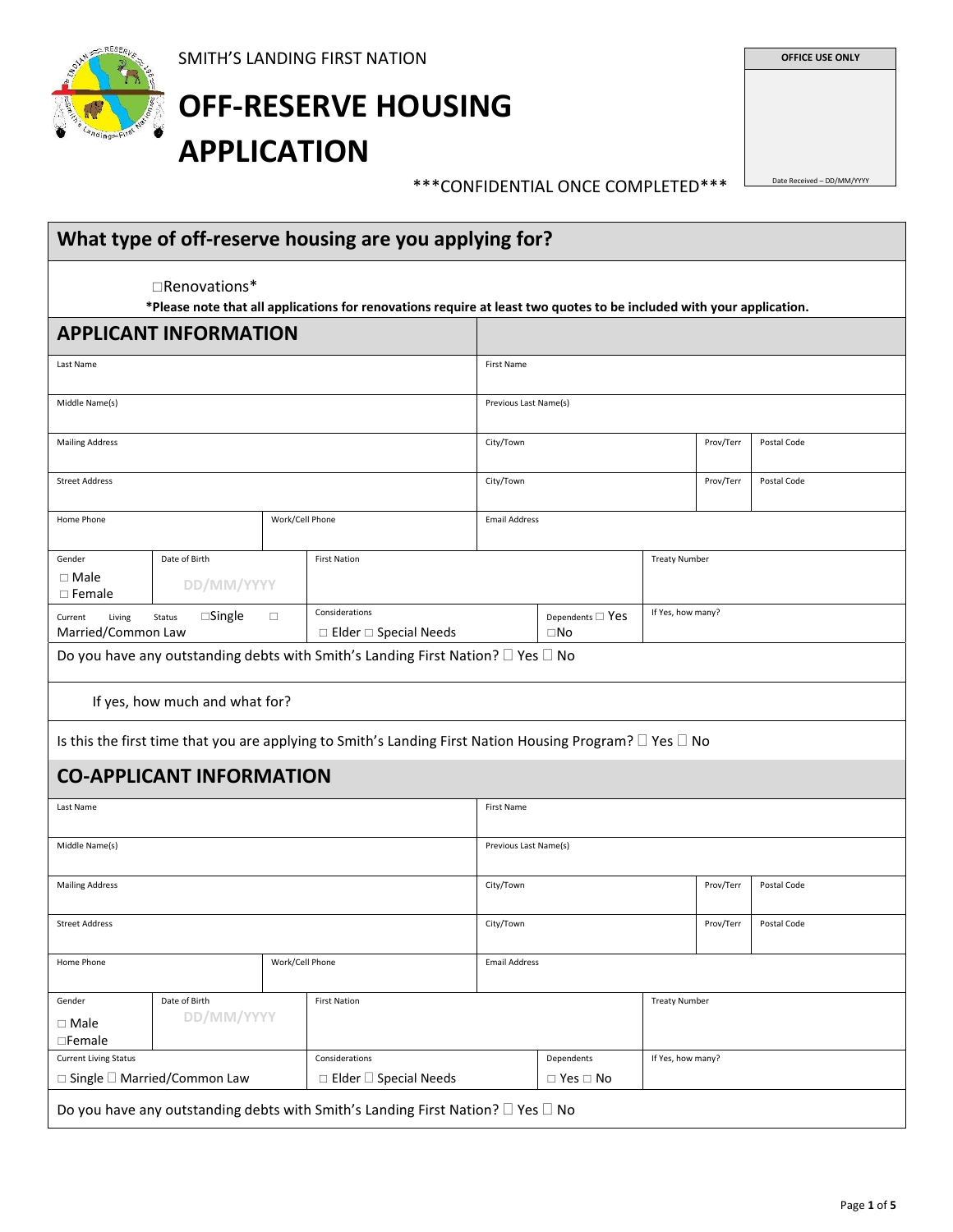Is this the first time that you are applying to Smith's Landing First Nation Housing Program?  $\Box$  Yes  $\Box$  No

#### **INCOMPLETE APPLICATIONS WILL NOT BE ACCEPTED**

#### **Please ensure you provide all requested information and documentation**

For more information or assistance please contact Smith's Landing First Nation: Smith's Landing First Nation: Smith's Landing First Nation: **P:** (867) 872-4950 Box 1470, Fort Smith, NT X0E 0P0 **F:** (867) 872-5154 **E:** housing@slfn196.com

## **SPOUSE AND DEPENDANT INFORMATION**

| Does your spouse live with you? $\square$ Yes $\square$ No                                           |                          |                                                          | If yes, is your spouse employed?<br>$\Box$ Yes $\Box$ No                     |                      |  |
|------------------------------------------------------------------------------------------------------|--------------------------|----------------------------------------------------------|------------------------------------------------------------------------------|----------------------|--|
| Name                                                                                                 |                          |                                                          | <b>First Nation</b>                                                          | <b>Treaty Number</b> |  |
| Gender<br>Date of Birth DD/MM/YYYY<br>$\Box$ Male<br>$\Box$ Female                                   |                          | Relationship to you<br>□ Spouse □ Son □ Daughter □ Other |                                                                              |                      |  |
| Name                                                                                                 |                          |                                                          | <b>First Nation</b>                                                          | <b>Treaty Number</b> |  |
| Date of Birth DD/MM/YYYY                                                                             | Gender<br>$\Box$ Male    | $\Box$ Female                                            | Relationship to you<br>$\Box$ Spouse $\Box$ Son $\Box$ Daughter $\Box$ Other |                      |  |
| Name                                                                                                 |                          |                                                          | <b>First Nation</b>                                                          | <b>Treaty Number</b> |  |
| Date of Birth DD/MM/YYYY                                                                             | Gender<br>$\Box$ Male    | $\Box$ Female                                            | Relationship to you<br>$\Box$ Spouse $\Box$ Son $\Box$ Daughter $\Box$ Other |                      |  |
| Name                                                                                                 |                          |                                                          | <b>First Nation</b>                                                          | <b>Treaty Number</b> |  |
| Date of Birth DD/MM/YYYY                                                                             | Gender<br>$\Box$ Male    | $\square$ Female                                         | Relationship to you<br>$\Box$ Spouse $\Box$ Son $\Box$ Daughter $\Box$ Other |                      |  |
| Name                                                                                                 |                          |                                                          | <b>First Nation</b>                                                          | <b>Treaty Number</b> |  |
| Date of Birth DD/MM/YYYY                                                                             | Gender<br>$\square$ Male | $\Box$ Female                                            | Relationship to you<br>□Spouse □ Son □ Daughter □ Other                      |                      |  |
| Name                                                                                                 |                          |                                                          | <b>First Nation</b>                                                          | <b>Treaty Number</b> |  |
| Date of Birth DD/MM/YYYY                                                                             | Gender<br>$\Box$ Male    | $\Box$ Female                                            | Relationship to you<br>□ Spouse □ Son □ Daughter □ Other                     |                      |  |
| <b>CURRENT LIVING STATUS</b>                                                                         |                          |                                                          |                                                                              |                      |  |
| Do you, your spouse or co-applicant own property and/or a house anywhere? $\square$ Yes $\square$ No |                          |                                                          |                                                                              |                      |  |
| If yes, list the address:                                                                            |                          |                                                          |                                                                              |                      |  |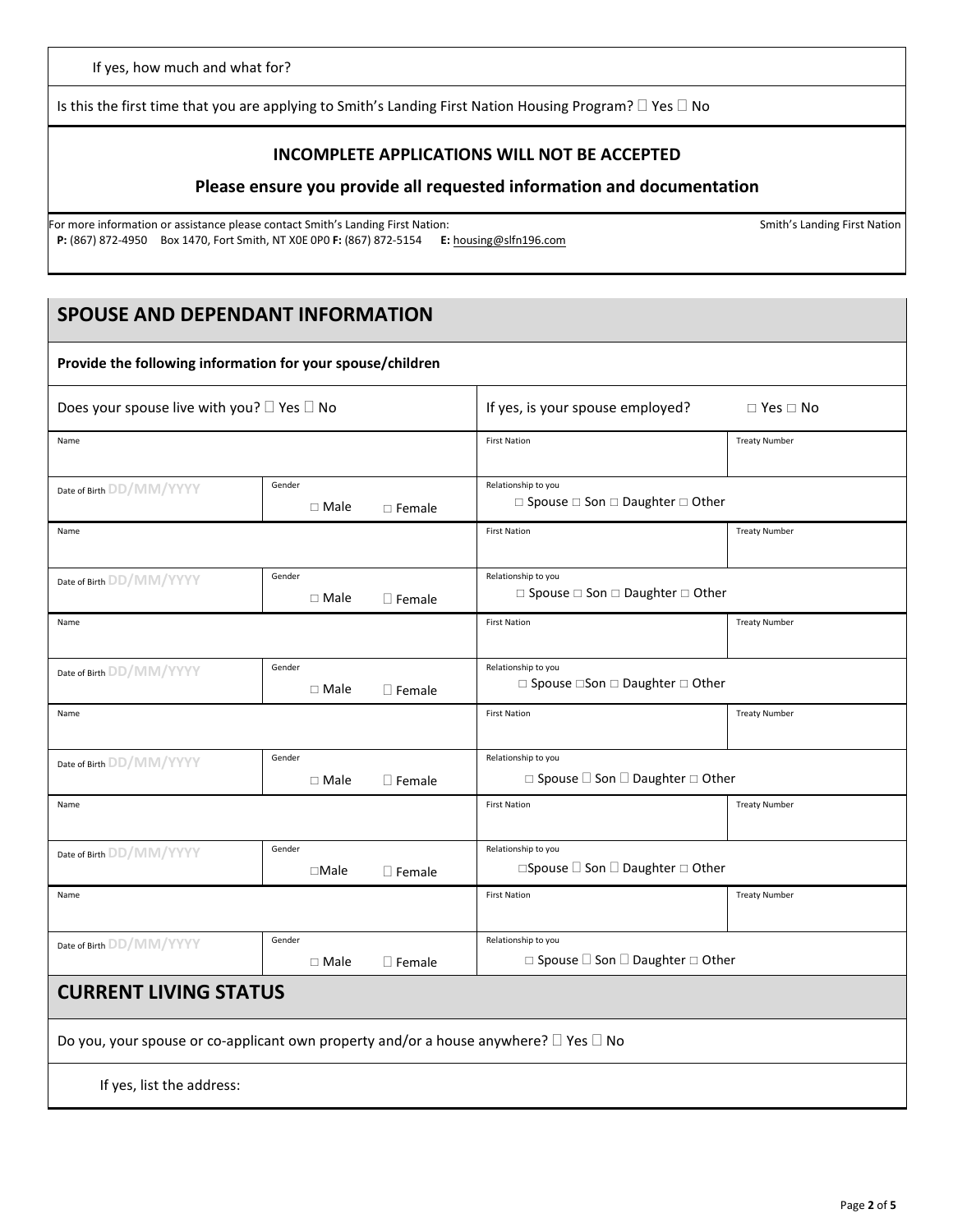| <b>Current Landlord:</b>                                                      | Landlord Phone Number |       |  |  |
|-------------------------------------------------------------------------------|-----------------------|-------|--|--|
| How long have you lived here?                                                 | Address of Rental     |       |  |  |
| Previous Landlord:                                                            | Landlord Phone Number |       |  |  |
| How long did you live here?                                                   | Address of Rental     |       |  |  |
| Please provide names of three housing references: (current or past landlords) |                       |       |  |  |
| Name                                                                          | Relationship          | Phone |  |  |
| Name                                                                          | Relationship          | Phone |  |  |
| Name                                                                          | Relationship          | Phone |  |  |
| Have you ever rented from SLFN Housing? □ Yes □ No<br>If yes, when?           |                       |       |  |  |
| Do you have rent arrears? □ Yes □ No                                          |                       |       |  |  |
| If yes, how much and with who?                                                |                       |       |  |  |

Briefly explain your current living situation.

# **FINANCIAL INFORMATION**

| <b>MONTHLY INCOME</b>           | Applicant | Co-Applicant | Other |
|---------------------------------|-----------|--------------|-------|
| Employment                      |           |              |       |
| EI                              |           |              |       |
| <b>Student Living Allowance</b> |           |              |       |
| Social Assistance               |           |              |       |
| Pension                         |           |              |       |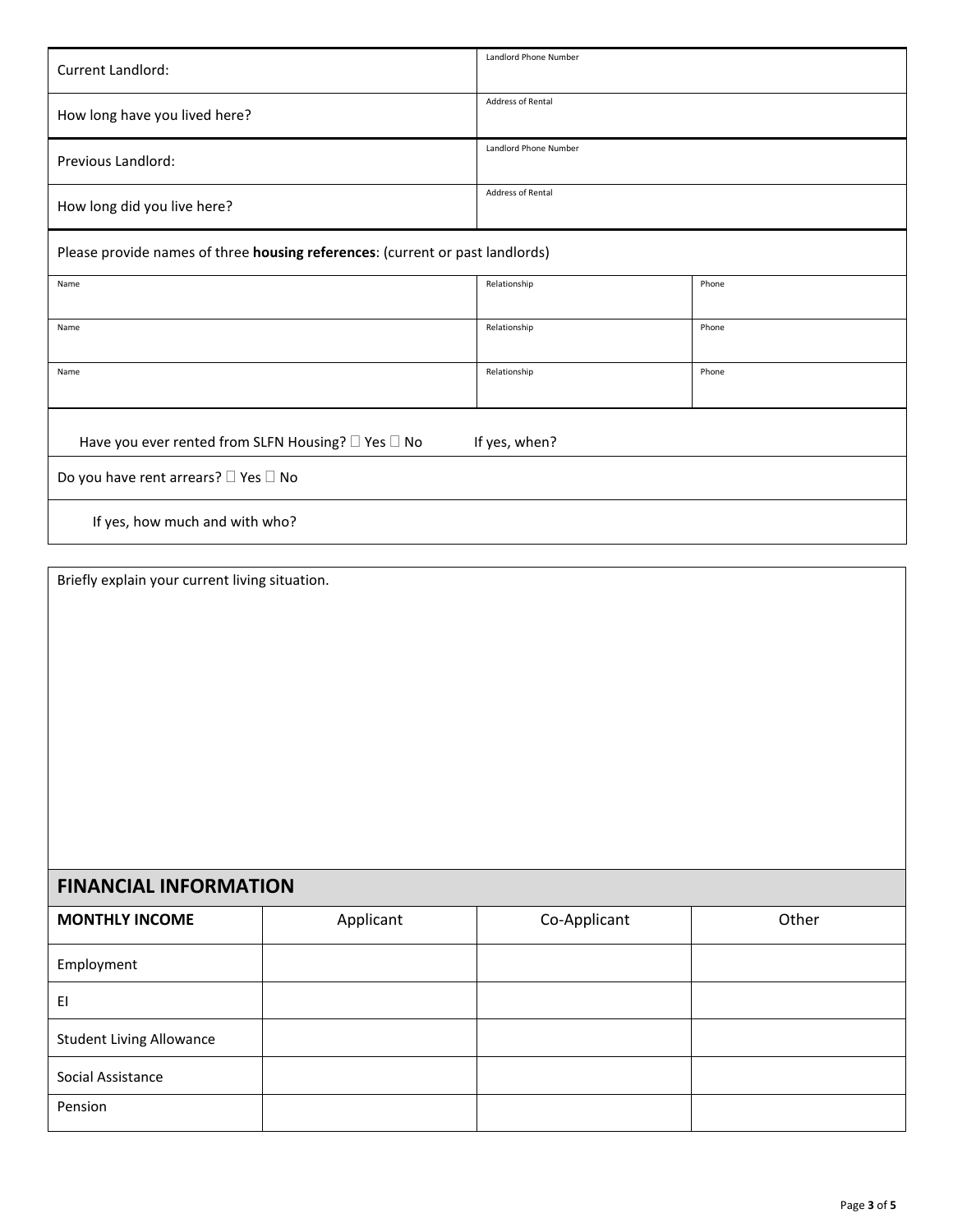| Child Tax                                                                                                    |           |                                                       |                                     |
|--------------------------------------------------------------------------------------------------------------|-----------|-------------------------------------------------------|-------------------------------------|
| <b>TOTAL INCOME</b>                                                                                          |           |                                                       |                                     |
| <b>MONTHLY EXPENSES</b>                                                                                      | Applicant | Co-Applicant                                          | Other                               |
| <b>Current Rent</b>                                                                                          |           |                                                       |                                     |
| Utilities (Power, water, heat, phone)                                                                        |           |                                                       |                                     |
| Vehicle Payment                                                                                              |           |                                                       |                                     |
| Vehicle Insurance                                                                                            |           |                                                       |                                     |
| <b>Credit Cards</b>                                                                                          |           |                                                       |                                     |
| Other                                                                                                        |           |                                                       |                                     |
| <b>TOTAL EXPENSES</b>                                                                                        |           |                                                       |                                     |
| <b>INCOME - EXPENSES</b>                                                                                     |           |                                                       |                                     |
| Household income will be assessed to ensure applicant can afford all household operating costs such as fuel, |           |                                                       |                                     |
|                                                                                                              |           | power, water and sewage pump out costs etc.           |                                     |
| <b>EMPLOYMENT INFORMATION</b><br><b>APPLICANT</b>                                                            |           |                                                       |                                     |
| Present Employer                                                                                             |           | <b>Work Address</b>                                   |                                     |
| Occupation                                                                                                   |           | <b>Work Phone</b>                                     |                                     |
| <b>Start Date</b>                                                                                            |           |                                                       |                                     |
|                                                                                                              |           | Employment Status □ Full-time □ Part-<br>time         | □ Seasonal<br>$\Box$ Temporary      |
| Previous Employer                                                                                            |           | <b>Work Address</b>                                   |                                     |
| Occupation                                                                                                   |           | Work Phone                                            |                                     |
| Start Date DD/MM/YYYY                                                                                        |           | End Date DD/MM/YYYY                                   |                                     |
| <b>CO-APPLICANT</b>                                                                                          |           |                                                       |                                     |
| Present Employer                                                                                             |           | <b>Work Address</b>                                   |                                     |
| Occupation                                                                                                   |           | Work Phone                                            |                                     |
| Start Date                                                                                                   |           | Employment Status $\square$ Full-time $\square$ Part- |                                     |
| Previous Employer                                                                                            |           | time<br><b>Work Address</b>                           | $\Box$ Temporary<br>$\Box$ Seasonal |